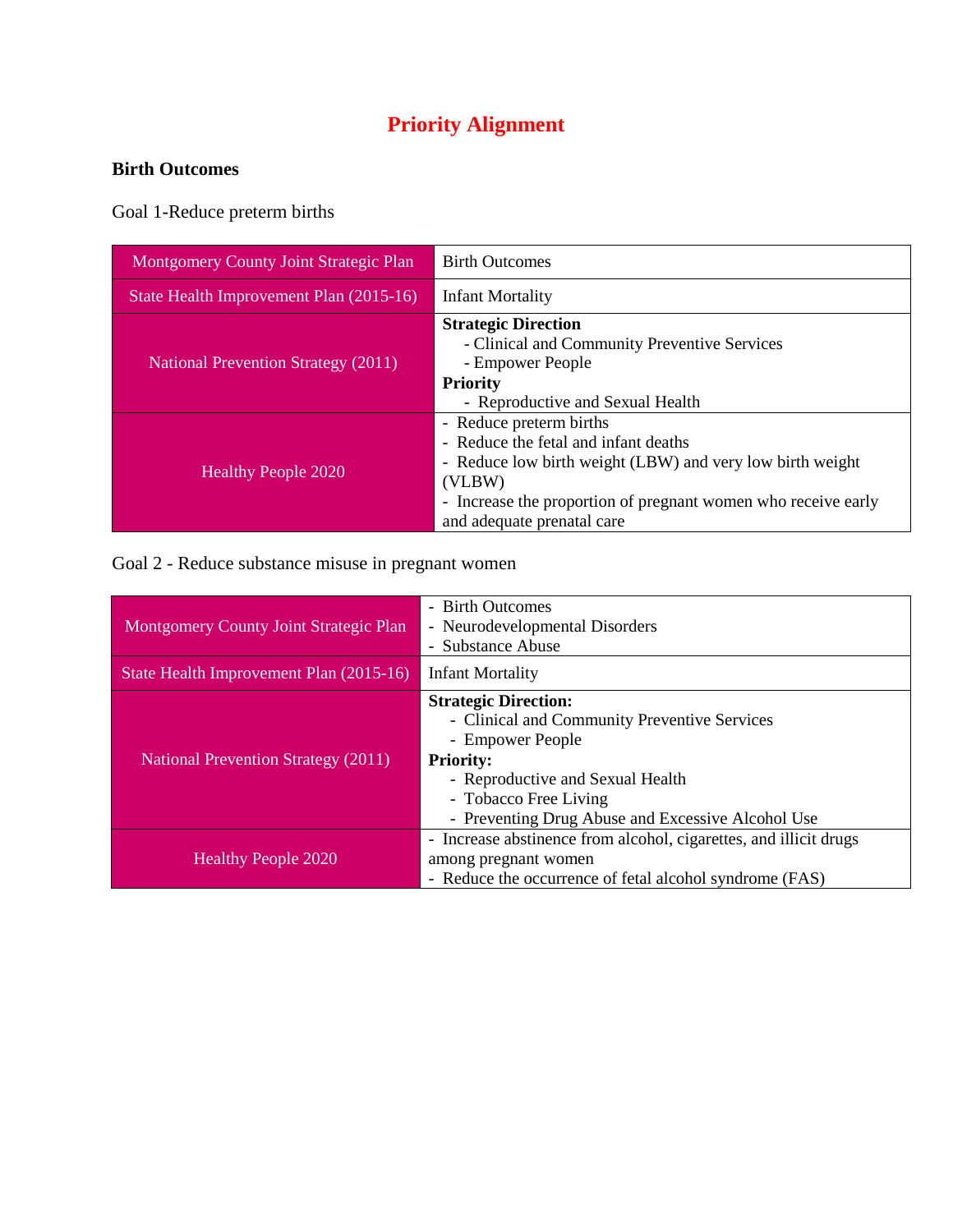Goal 3 - Reduce the infant mortality racial disparity in zip codes: 45400, 45405, 45406, 45414, 45415, 45416, 45417, and 45426

|                                               | - Birth outcomes                                                    |
|-----------------------------------------------|---------------------------------------------------------------------|
|                                               | - Stable Employment                                                 |
|                                               | - Food Access                                                       |
|                                               | - High School Graduation                                            |
| <b>Montgomery County Joint Strategic Plan</b> | - Neighborhood Stability/Affordable Housing                         |
|                                               | - Stable Employment                                                 |
|                                               | <b>Community Violence</b><br>$\overline{\phantom{0}}$               |
|                                               | Career Ready-Post-Secondary Credentials<br>$\overline{\phantom{a}}$ |
|                                               | <b>Concentrated Poverty</b>                                         |
| State Health Improvement Plan (2015-16)       | <b>Infant Mortality</b>                                             |
|                                               | <b>Strategic Direction</b>                                          |
|                                               | - Clinical and Community Preventive Services                        |
|                                               | - Empower People                                                    |
| <b>National Prevention Strategy (2011)</b>    | - Elimination of Health Disparities                                 |
|                                               | <b>Priority</b>                                                     |
|                                               | - Reproductive and Sexual Health                                    |
|                                               | - Reduce preterm births                                             |
|                                               | - Reduce the fetal and infant deaths                                |
|                                               | - Reduce low birth weight (LBW) and very low birth weight           |
| <b>Healthy People 2020</b>                    | (VLBW)                                                              |
|                                               | - Increase the proportion of pregnant women who receive early       |
|                                               | and adequate prenatal care                                          |
|                                               | - Increase the proportion of pregnancies that are intended          |
|                                               | - Social Determinants of Health (Topic)                             |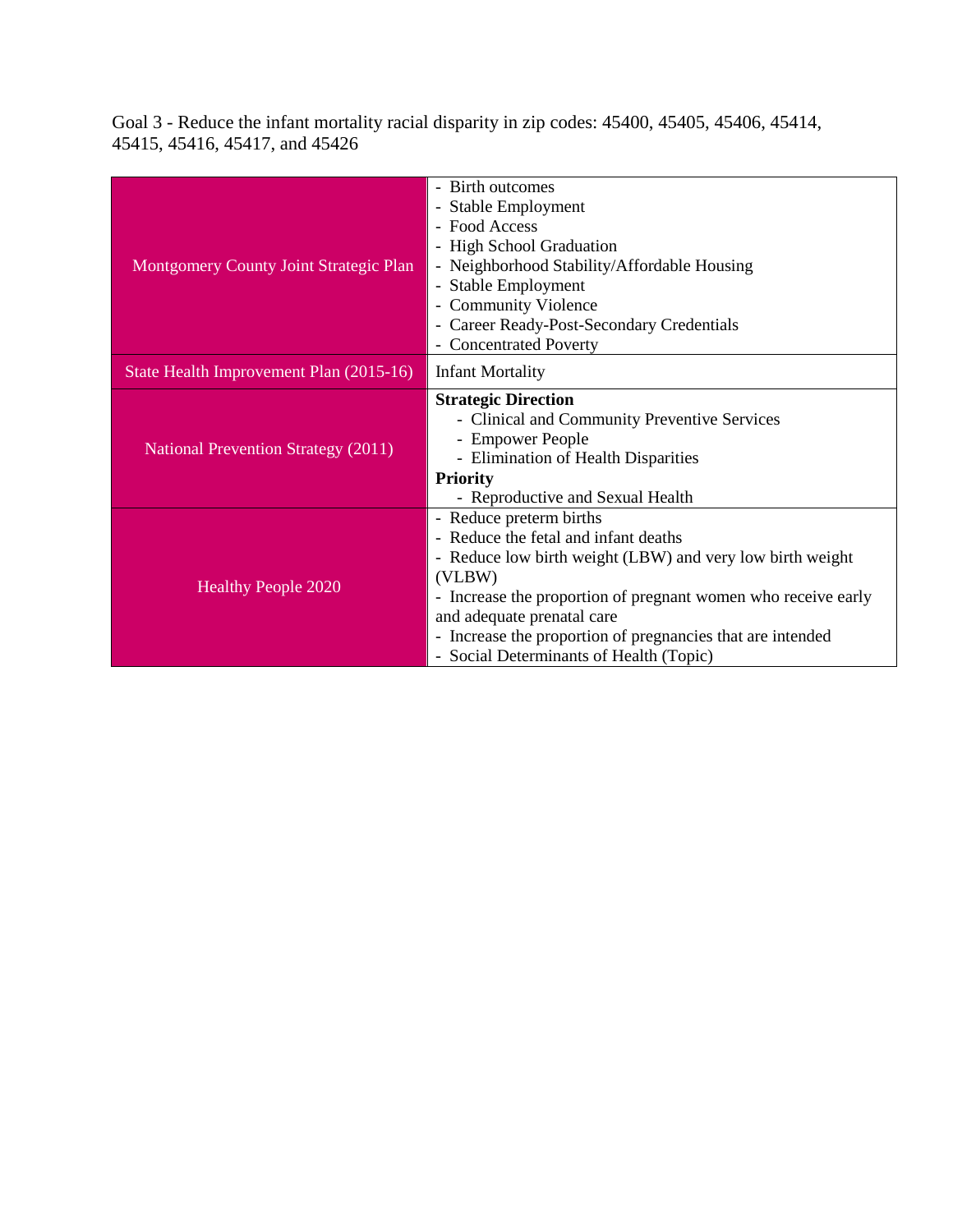## **Chronic Disease Prevention**

Goal 1 - Increase access to safe physical activity opportunities in zip codes: 45402 & 45406 (West Dayton), 45417 (Jefferson Township), and 45416 & 45426 (Trotwood)

| <b>Montgomery County Joint Strategic Plan</b> | <b>Community Violence, Chronic Diseases</b>                                                                                                                                                                                                                                                                                                                                                                                             |
|-----------------------------------------------|-----------------------------------------------------------------------------------------------------------------------------------------------------------------------------------------------------------------------------------------------------------------------------------------------------------------------------------------------------------------------------------------------------------------------------------------|
| State Health Improvement Plan (2015-16)       | <b>Chronic Disease</b>                                                                                                                                                                                                                                                                                                                                                                                                                  |
| <b>National Prevention Strategy (2011)</b>    | <b>Strategic Direction</b><br>- Healthy and Safe Community Environments<br>- Clinical and Community Preventive Services<br>- Empowered People<br>- Elimination of Health Disparities<br><b>Priority</b><br>- Active Living<br>- Injury and Violence Free Living                                                                                                                                                                         |
| <b>Healthy People 2020</b>                    | - Reduce the proportion of adults who engage in no leisure-time<br>physical activity<br>- Increase the proportion of the Nation's public and private<br>schools that provide access to<br>their physical activity spaces and facilities for all persons outside<br>of normal school hours<br>- Increase legislative policies for the built environment that<br>enhance access to and availability of physical activity<br>opportunities |

Goal 2 - Increase access to healthy foods

| Montgomery County Joint Strategic Plan     | Chronic Diseases, Food Access                                                                                                                                                                                               |
|--------------------------------------------|-----------------------------------------------------------------------------------------------------------------------------------------------------------------------------------------------------------------------------|
| State Health Improvement Plan (2015-16)    | <b>Chronic Disease</b>                                                                                                                                                                                                      |
| <b>National Prevention Strategy (2011)</b> | <b>Strategic Direction</b><br>- Healthy and Safe Community Environments<br>- Clinical and Community Preventive Services<br>- Empowered People<br>- Elimination of Health Disparities<br><b>Priority</b><br>- Healthy Eating |
| <b>Healthy People 2020</b>                 | Increase the proportion of Americans who have access to a<br>$\overline{\phantom{a}}$<br>food retail outlet that sells a variety<br>of foods that are encouraged by the Dietary Guidelines for<br>Americans                 |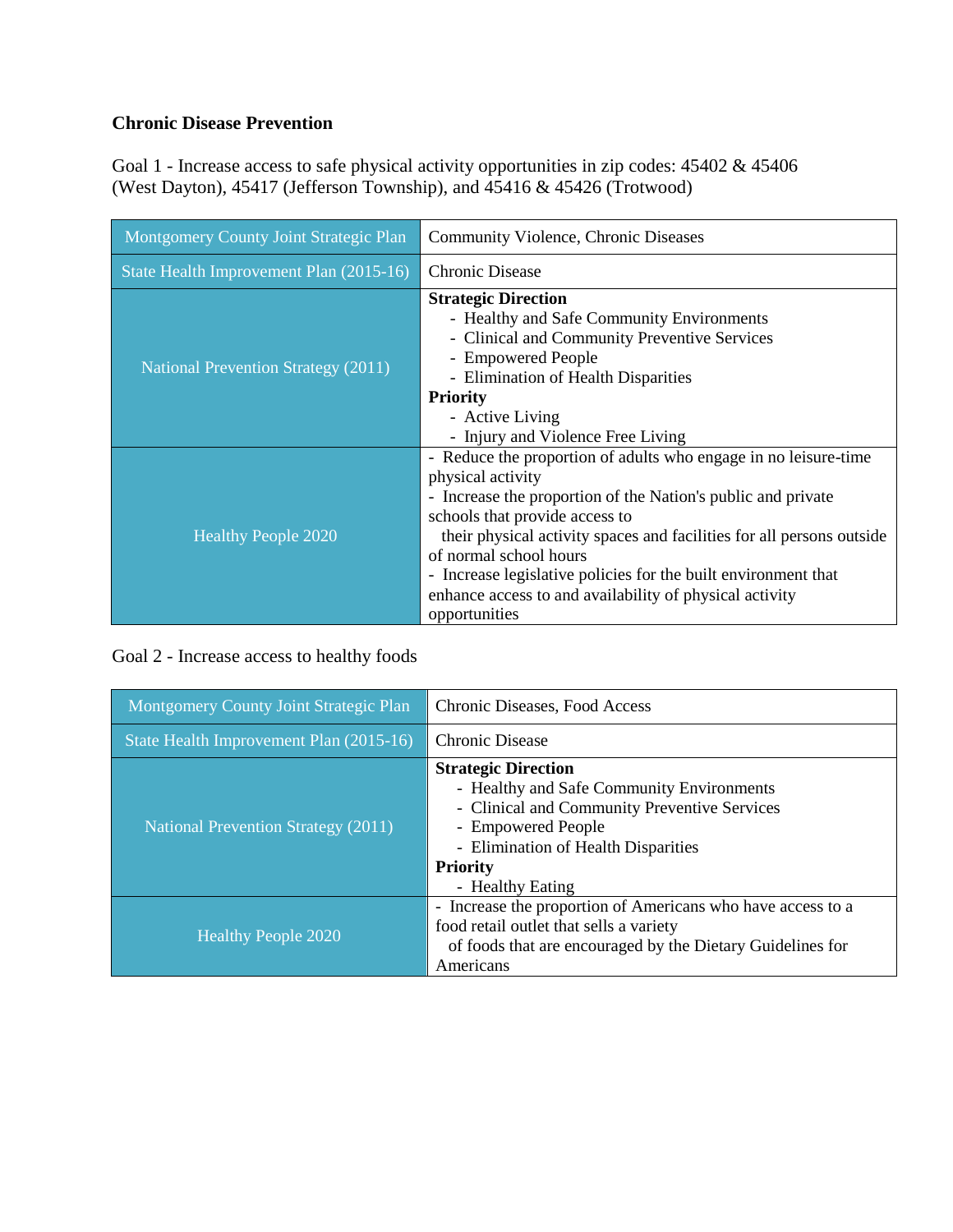Goal 3 - Decrease tobacco use

| Montgomery County Joint Strategic Plan     | <b>Chronic Diseases</b>                                                                                                                                                                   |
|--------------------------------------------|-------------------------------------------------------------------------------------------------------------------------------------------------------------------------------------------|
| State Health Improvement Plan (2015-16)    | Chronic Disease                                                                                                                                                                           |
| <b>National Prevention Strategy (2011)</b> | <b>Strategic Direction</b><br>- Healthy and Safe Community Environments<br>- Clinical and Community Preventive Services<br>- Empowered People<br><b>Priority</b><br>- Tobacco Free Living |
| <b>Healthy People 2020</b>                 | Tobacco Use (Topic)                                                                                                                                                                       |

Goal 4 - Increase physical activity and healthy eating in children

| Montgomery County Joint Strategic Plan | <b>Chronic Diseases</b>                                                                                                                                                                                                                                                                                                                                                                                                                                                                                                                                                                                  |
|----------------------------------------|----------------------------------------------------------------------------------------------------------------------------------------------------------------------------------------------------------------------------------------------------------------------------------------------------------------------------------------------------------------------------------------------------------------------------------------------------------------------------------------------------------------------------------------------------------------------------------------------------------|
| <b>State Health Improvement Plan</b>   | <b>Chronic Disease</b>                                                                                                                                                                                                                                                                                                                                                                                                                                                                                                                                                                                   |
| <b>National Prevention Strategy</b>    | <b>Strategic Direction</b><br>- Healthy and Safe Community Environments<br>- Clinical and Community Preventive Services<br>- Empowered People<br><b>Priority</b><br>- Active Living<br>- Healthy Eating                                                                                                                                                                                                                                                                                                                                                                                                  |
| <b>Healthy People 2020</b>             | - Increase the proportion of the Nation's public and private<br>schools that require daily<br>physical education for all students<br>- Increase the proportion of adolescents who participate in daily<br>school physical education<br>- Increase the proportion of school districts that require or<br>recommend school recess for<br>an appropriate period of time<br>- Increase the proportion of children and adolescents who do not<br>exceed recommended<br>limits for screen time<br>- Increase the proportion of schools that offer nutritious foods and<br>beverages outside of<br>school meals |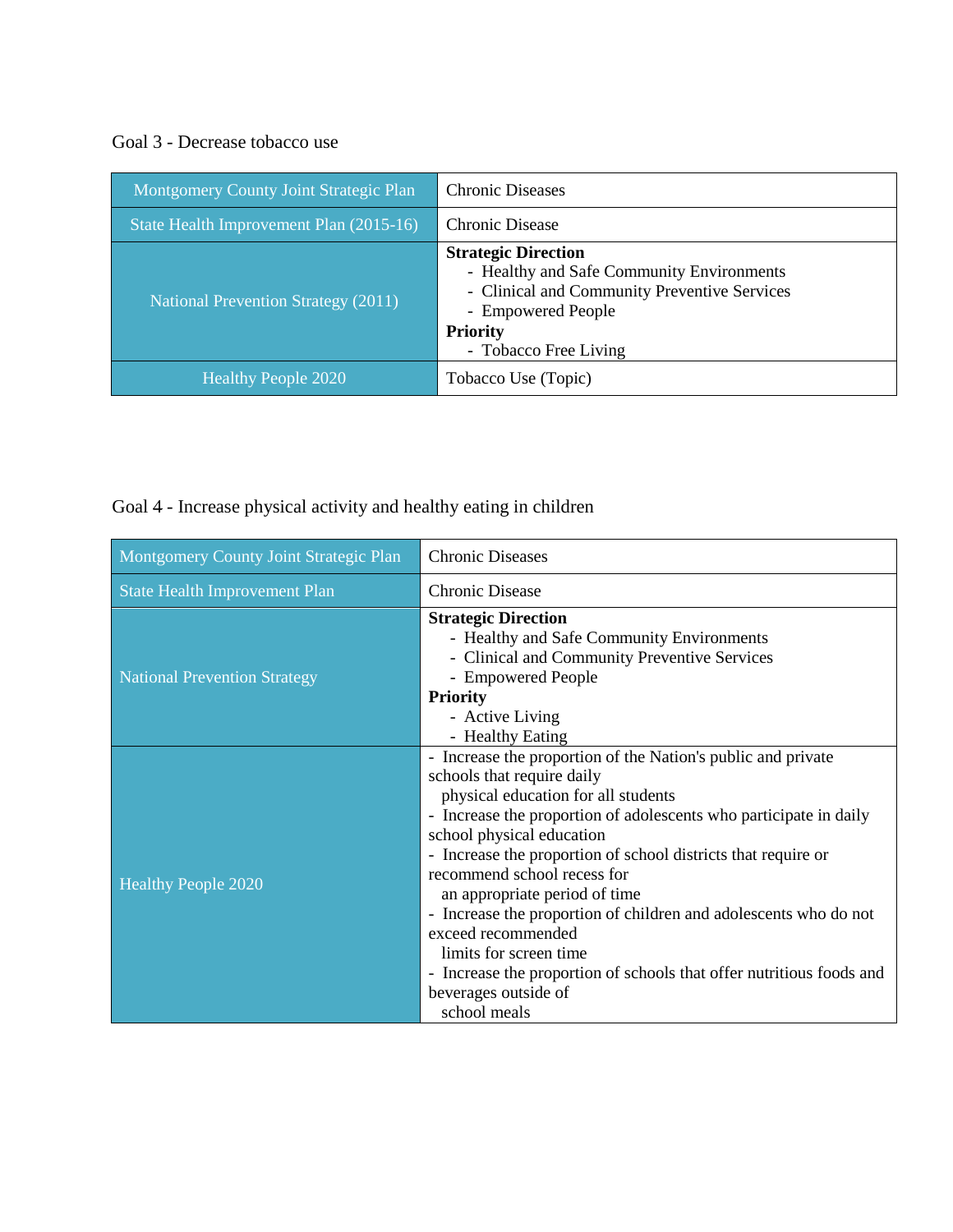## **Behavioral Health**

Goal 1 - Ensure access to needed behavioral health services at the right amount, at the right time, for the right person, and in the appropriate setting

| Montgomery County Joint Strategic Plan     | N/A                                                                                                                                                                                                                                                                                                                                                                                 |
|--------------------------------------------|-------------------------------------------------------------------------------------------------------------------------------------------------------------------------------------------------------------------------------------------------------------------------------------------------------------------------------------------------------------------------------------|
| State Health Improvement Plan (2015-16)    | Brain Health                                                                                                                                                                                                                                                                                                                                                                        |
| <b>National Prevention Strategy (2011)</b> | <b>Strategic Direction</b><br>- Clinical and Community Preventive Services<br>- Empowered People<br><b>Priorities</b><br>- Mental and Emotional Well-Being<br>- Preventing Drug Abuse and Excessive Alcohol Use                                                                                                                                                                     |
| <b>Healthy People 2020</b>                 | - Increase the proportion of children with mental health<br>problems who receive treatment<br>- Increase the proportions of adults with mental health disorders<br>who receive treatment<br>- Increase the proportion of persons who need alcohol who need<br>alcohol and/or illicit drug<br>treatment and received specialty treatment for abuse or<br>dependence in the past year |

Goal 2 - Increase integration of primary and behavioral healthcare services

| Montgomery County Joint Strategic Plan     | N/A                                                                                                                                                                                                                                                                                                                                                                |
|--------------------------------------------|--------------------------------------------------------------------------------------------------------------------------------------------------------------------------------------------------------------------------------------------------------------------------------------------------------------------------------------------------------------------|
| State Health Improvement Plan (2015-16)    | <b>Brain Health</b>                                                                                                                                                                                                                                                                                                                                                |
| <b>National Prevention Strategy (2011)</b> | <b>Strategic Direction</b><br>- Clinical and Community Preventive Services<br>- Empowered People<br><b>Priorities</b><br>- Mental and Emotional Well-Being<br>- Preventing Drug Abuse and Excessive Alcohol Use                                                                                                                                                    |
| <b>Healthy People 2020</b>                 | - Increase the proportion of primary care facilities that provide<br>mental health<br>treatment onsite or by paid referral<br>- Increase depression screening by primary providers<br>- Increase the number of Level I and Level II trauma centers<br>and primary care<br>settings that implement evidence-based alcohol Screening and<br>Brief Intervention (SBI) |